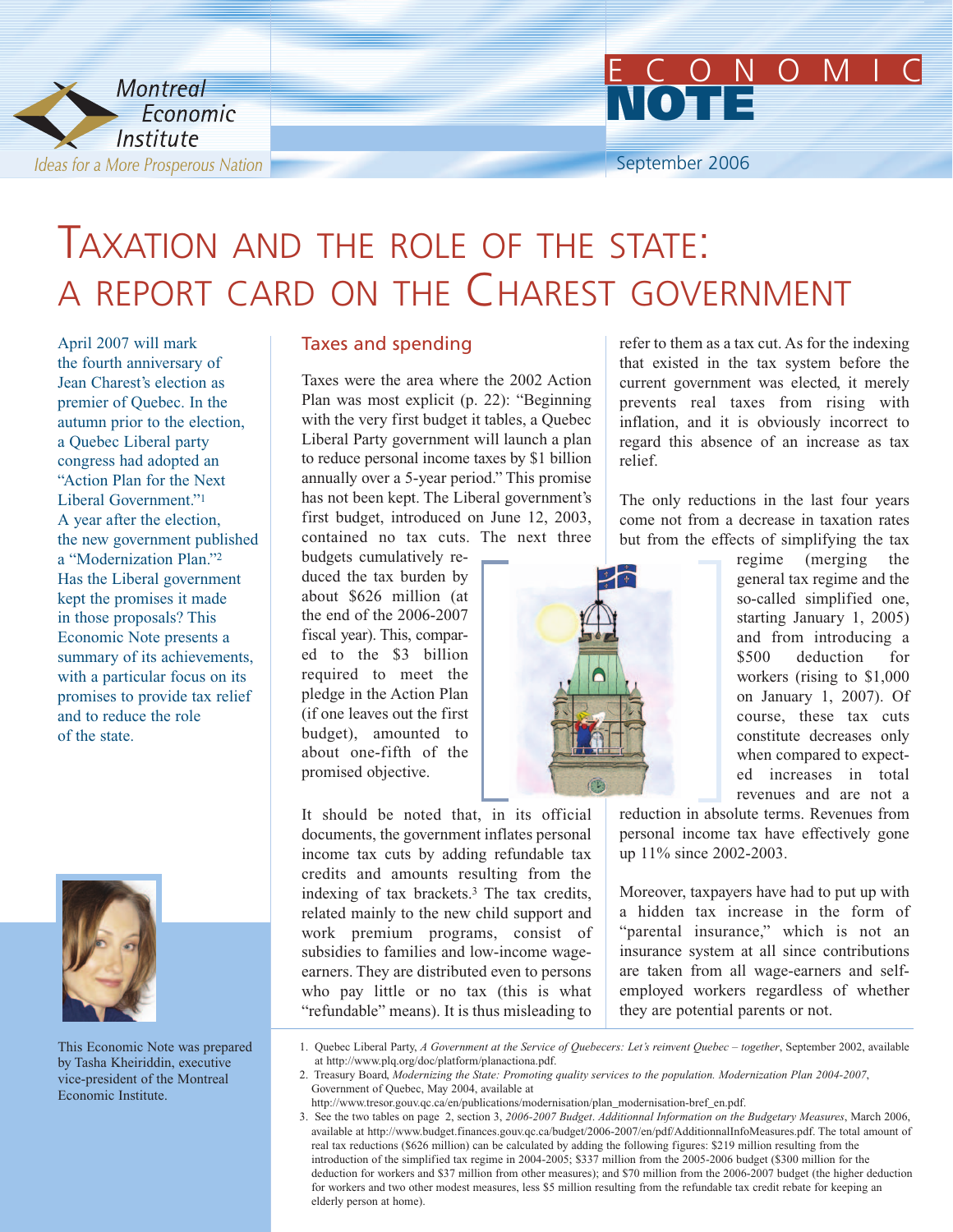

<sup>\*</sup> Forecast

Note: The year in abscissa refers to the beginning of the fiscal year (which runs from April to March).

Source : Treasury Board, *2006-2007 Expenditure Budget*, Vol. IV, Government of Quebec, 1st quarter 2006, table B.1, p. 100, available at

http://www.tresor.gouv.qc.ca/en/publications/budget/06-07/06-07\_vol4\_en.pdf.

On the business side, some tax relief has been adopted, including elimination of the capital tax for small and medium enterprises (SMEs) and lower rates for other companies, as well as a drop in tax rates on the profits of SMEs. However, the 2005-2006 budget raised tax rates on large companies. Also, new water and petroleum royalties to finance debt reduction are nothing more than new taxes. Overall, corporate income tax revenues have jumped 16% since 2002-2003.

In his budget speech on June 12, 2003, the Finance minister stated: "I am announcing today that this Budget enables us to achieve a zero deficit for 2003-2004[.] … [T]he objective is

clear: a zero deficit will be maintained next year and every year thereafter."4 In fact, two of the last four years have been marked by slight deficits, even excluding the extraordinary losses of the Société générale de financement. The accumulated surpluses (providing for financing of potential future deficits, in accordance with the *Balanced Budget Act*) stood at \$1.177 billion on March 31, 2003, but had fallen to \$155 million as of March 31, 2006.<sup>5</sup>

Because of capital spending, the public sector debt has kept on rising since March 31, 2003, although it has fallen as a proportion of GDP (from 74% to 67% in the last three years). The main credit rating agencies have raised the government's rating. And the ratio of program spending to GDP fell from 18.1% to 17.7% between 2002-2003 and 2005-2006 (with a forecast of 17.6% for 2006-2007). It should be noted, however, that this reduction is due solely to the rise in GDP (with real spending up) and that the two preceding Parti Québécois governments had presided over an even greater reduction in the ratio, which had stood at 21.3% in 1994-1995 and 18.9% in 1998-1999, as shown in Figure 1.

This graph also shows that real per capita program spending under the Charest government continued rising as it had started to do late in the first of two recent Parti Québécois mandates, though at a slower pace. Since 2003-2004, it has gone from \$6,445 to \$6,651 (at the end of the current fiscal year). It can only be said that the Charest government has reduced spending growth compared to the PQ government that immediately preceded it.

The government states: "This year Quebec is again doing better than the rest of Canada in controlling its budget." As the latest Expenditure Budget explains, only Prince Edward Island has a



http://www.budget.finances.gouv.qc.ca/budget/2006-2007/en/pdf/BudgetPlan.pdf.

<sup>4.</sup> Ministry of Finance, *2003-2004 Budget. Budget Speech*, Government of Quebec, June 2003, pp. 2 and 5, available at

http://www.budget.finances.gouv.qc.ca/budget/2003-2004a/en/pdf/BudgetSpeech.pdf.

<sup>5.</sup> Ministry of Finance, *2006-2007 Budget Plan*, Government of Quebec, April 2005, Section 4, p. 4, available at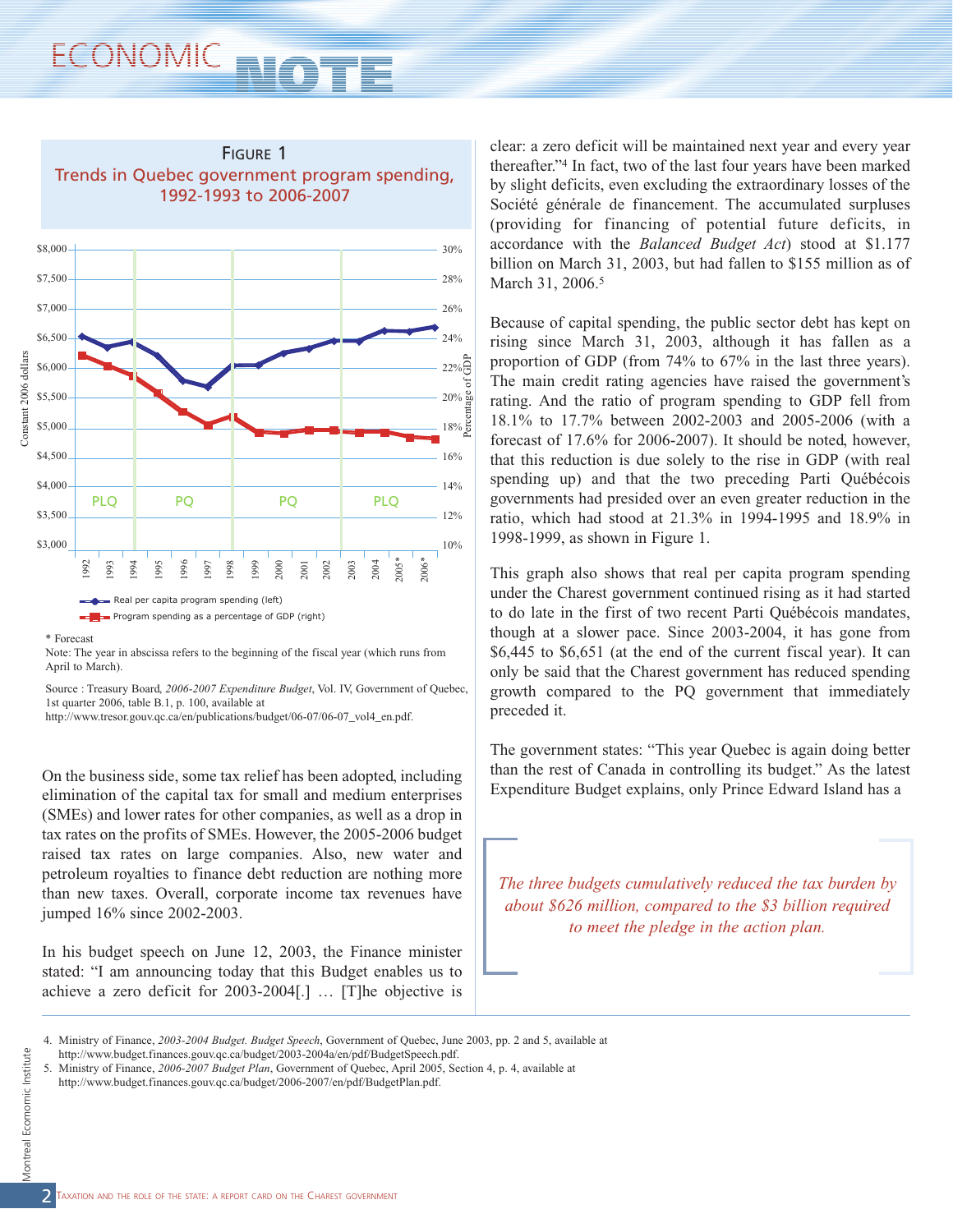

Sources: Budget documents from the provincial governments mentioned.

lower growth rate in program spending than Quebec.<sup>6</sup> But as can be observed in Figure 2, this is correct if we only focus on the

2005-2006 fiscal year.7 The picture changes somewhat when the four years of the Charest government (including forecasts for 2006- 2007) are taken into account and compared with the larger Canadian provinces. Over that entire period, the British Columbia government did a better job of controlling spending. For 2006-2007, it is forecast that program spending by the Quebec government

will rise more quickly than similar spending in Ontario and British Columbia.

#### Economic interventionism

The government's Modernization Plan spoke of a "questioning of business aid programs" and promised to submit each subsidy program to a sunset clause and a triennial review. These

mechanisms have not been instituted. Total provincial subsidies to business nonetheless declined slightly, from \$1.01 billion in 2003-2004 to \$984 million in 2004-2005 (longer comparable data series are not available).8 Tax advantages were also reduced in the government's first two budgets for a total amount of more than \$600 million.<sup>9</sup>

The Société Innovatech du Grand Montréal (a state-owned venture capital company) has been privatized, and the government has converted, or is converting, three other entities of the same type into mixed public-private companies.10 New subsidy programs have been created, however, including the Regional Economic Intervention Fund, as well as refundable tax credits for job creation and, in the latest budget, special subsidies for forestry companies.

On the labour relations front, the Labour Code (Article 45) was relaxed to ease subcontracting. Despite strong union opposition, this measure caused no major upheaval in the labour field.

### "Re-engineering" the state

The 2002 Action Plan promised to update the mission of the state, a goal that would become one of "reorganizing the state" or "re-engineering the state" in the premier's inaugural address on June 4, 2003, and then of "modernizing the state" in the 2004

> Modernization Plan. Promises in the Plan included a lightening of government structures (including the abolition of certain bodies) and the re-assessment of some programs.

> The government pledged to replace only one civil servant out of two as they went into retirement. Indeed, the number of civil servants, after peaking at 75,800 in 2003-2004, has fallen by 2,500 (in full-time equivalent) since then,

with the goal being a 20% reduction over ten years.<sup>11</sup>

A task force was created to assess 60 government bodies in 2004-2005. The ensuing Boudreau report suggested only six outright abolitions, with the other recommendations consisting of modifications or the shifting of mandates to other government bureaucracies.

*It can only be said that the Charest government has reduced spending growth compared to the PQ government that immediately preceded it.*

<sup>6.</sup> Treasury Board, *2006-2007 Expenditure Budget*, Vol. IV: *Message from the Chair of the Conseil du trésor and Additional Information*, Government of Quebec, 1st quarter 2006, p. vi, available at http://www.tresor.gouv.qc.ca/en/publications/budget/06-07/06-07\_vol4\_en.pdf.

<sup>7.</sup> Our data differ slightly from those provided by the Treasury Board, in all likelihood because it did not have all the provincial budgets at its disposal when it published the Expenditure Budget. The differences do not seem to have much effect on our main conclusions.

<sup>8.</sup> Ministry of Finance, *Public Accounts 2004-2005*, Vol. 2, Government of Quebec, 4th quarter 2005, pp. 1-39, available at http://www.finances.gouv.qc.ca/en/documents/publications/pdf/vol2-2004-2005.pdf.

<sup>9.</sup> Ministry of Finance, *2004-2005 Budget. Budget Plan*, Government of Quebec, March 2004, Section 7, pp. 5 and 6, available at http://www.budget.finances.gouv.qc.ca/budget/2004-2005/en/pdf/BudgetPlan.pdf.

<sup>10.</sup> Government of Quebec, *Second Progress Report, Modernization Plan 2004-2007*, May 2006, pp. 19 and 34, available at http://www.tresor.gouv.qc.ca/en/publications/rapport/2nd\_report.pdf.